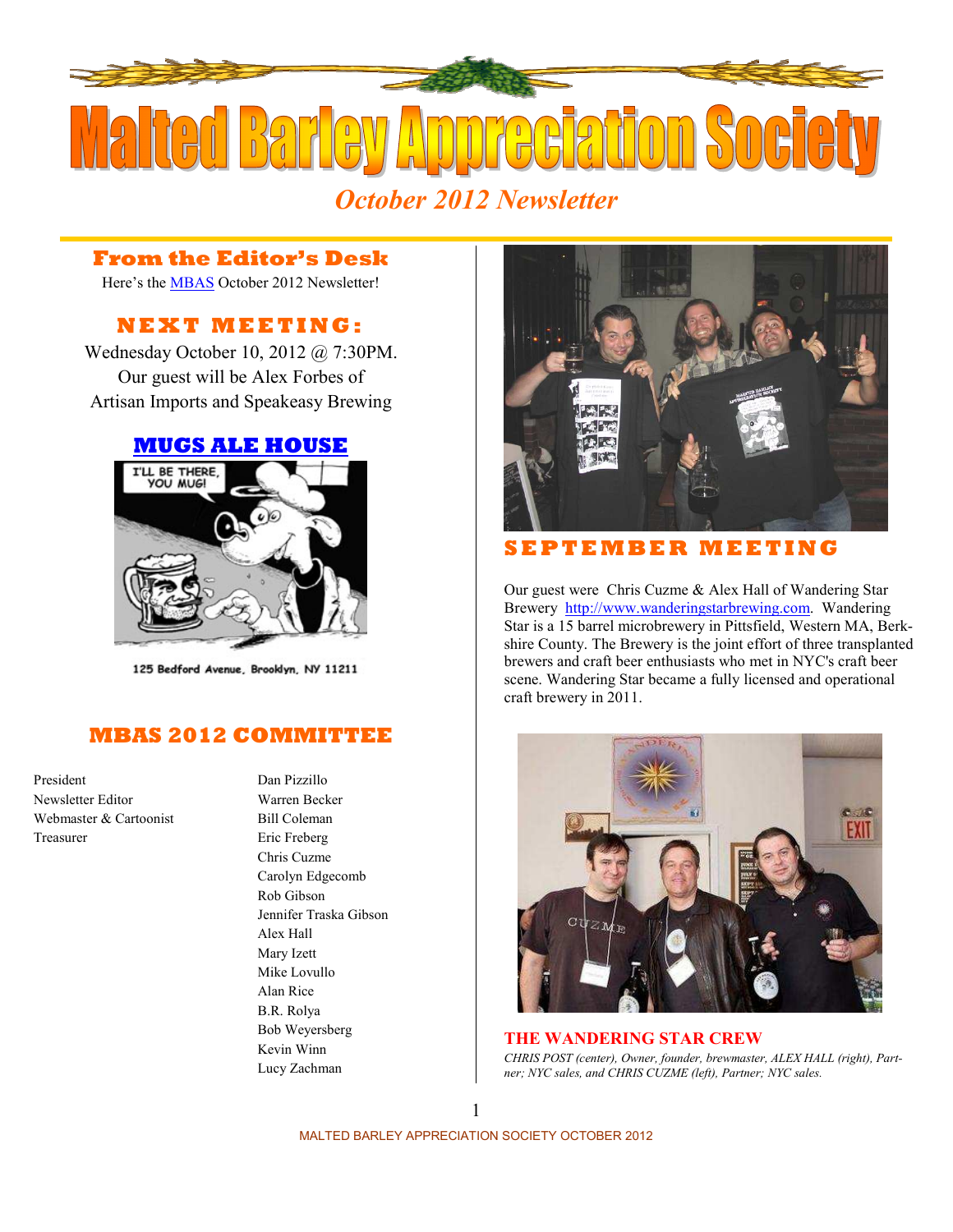

- ULTIMATE SUMMER SESSION RYE ("U.S.S.R.") Summer Rye Ale, a seasonal session ale 4.4% ABV. This red summer ale is brewed with premium UK malts, bittered with Columbus hops and finished with Perle hops for flavor. Crystal rye malt gives it's crisp flavor, and a red color.

- ALPHA PALE ("XPA") Summer Pale Ale 4.4% ABV. Britishstyle Extra Pale Ale ("XPA") brewed with Maris Otter, wheat and crystal malts, U.S. and U.K. kettle hops (Cluster and U.K. First Gold) and a double dose of late hopping, first whole Kent Golding hops in the hopback, then after fermentation is complete, a cold filtration through a bed of whole hops in our "Lupulizer".

- MILD AT HEART 4.4% ABV 'Dark Mild' English style session beer with the ABV and color of an Irish Stout but a nuttier, softer mouthfeel from crystal and chocolate malts, and a finishing dryness from aroma hops. Brewed for drinkability to extract the maximum complexity and flavor from a relatively 'light' beer, warm fermented to accentuate dark fruit and roast malt notes. Conceived for cask and perfect served as a Real Ale. Hopped with Cluster and Perle. 29 IBUs.



- ZINGARI 5.0% ABV, Belgian Witbier. 'Zingari' is Italian for gypsies, and this name perfectly captures Wandering Star's take on the Belgian Wit style. Brewed with 50% six-row barley and 50% malted and unmalted wheat, the beer is subtly spiced with lemongrass, cardamom, fenugreek, and coriander. The result is a refreshing 5% ABV beer with a zingy citrus zest.

- THUNDERBOLT American I.P.A. ABV 6.0%. A premium IPA made with UK Maris Otter and crystal malt to balance the kettle hop bill, with an added dry hop charge to add a genuine IPA finish. Popular and easy to drink. Named after the famous 'Thunderbolt' ski race held down the ungroomed slopes of Mount Greylock each year.

- BERT'S DISQUALIFIED Russian Imperial Stout ABV 9.5% (2011 batch was 8.6%). Berkshire County homebrewer Bert Holdredge won the 'Brewers Choice' prize in the 2011 New York City Homebrew Competition with this recipe (the prize was for a commercial batch to be brewed on our system) – but was disqualified from the official BJCP competition since he'd forgotten to remove a label from a bottle. A dangerously drinkable pitch-black stout with rich chocolate and peat smoke notes, and just a hint of alcohol warmth.



- RUDE MAN English Barley Wine 10.6% ABV. A strong, rich amber English barley wine made with phenomenal amounts of Maris Otter malt and Target, Progress, First Gold and Challenger hops. 44 IBUs. Brewed in October 2011, this beer is named after an ancient, giant (180' tall) fertility symbol cut into the chalk downs of S.W UK.



*Cerne Abbas Giant is a figure is about 180 ft (55 m) high, and 167 ft (51 m) wide and carved into the steep side of Trendle Hill, (sometimes called Giant's Hill). This late 17th century hill figure of a giant naked man on a hillside near the village of Cerne Abbas, about 30 miles west of Bournemouth, and 16 miles north of Weymouth, in Dorset, England.* 

#### Thursday 1st November 2012, 7pm

WANDERING STAR AT BREUKELEN BIER MERCHANTS [Breukelen Bier Merchants,](http://breukelenbiermerchants.com/) 182 Grand Street, Williamsburg, Brooklyn, NY 11211

U.S.S.R. and Bert's Disqualified Imperial Stout will be pouring. Likely to be a joint event with Pretty Things (TBC).

Friday 2nd to Sunday 4th November 2012, from 1pm daily 7th WILLIAMSBURG CASK BEER FESTIVAL [dba Brooklyn,](http://www.gotham-imbiber.com/7williamsburg.pdf) 113 North 7th Street, Williamsburg, Brooklyn, NY 11211

Alex Hall's latest cask bash, an eclectic selection of 16 firkins will be tapped simultaneously including a couple from Wandering Star. Free entry, pay-as-you-go.

Tuesday 6th November 2012, 5pm-7pm WANDERING STAR AT ULYSSES [Ulysses Folk House,](http://ulyssesfolkhouse.com/) 589 Stone Street / 95 Pearl Street, New York, NY 10004